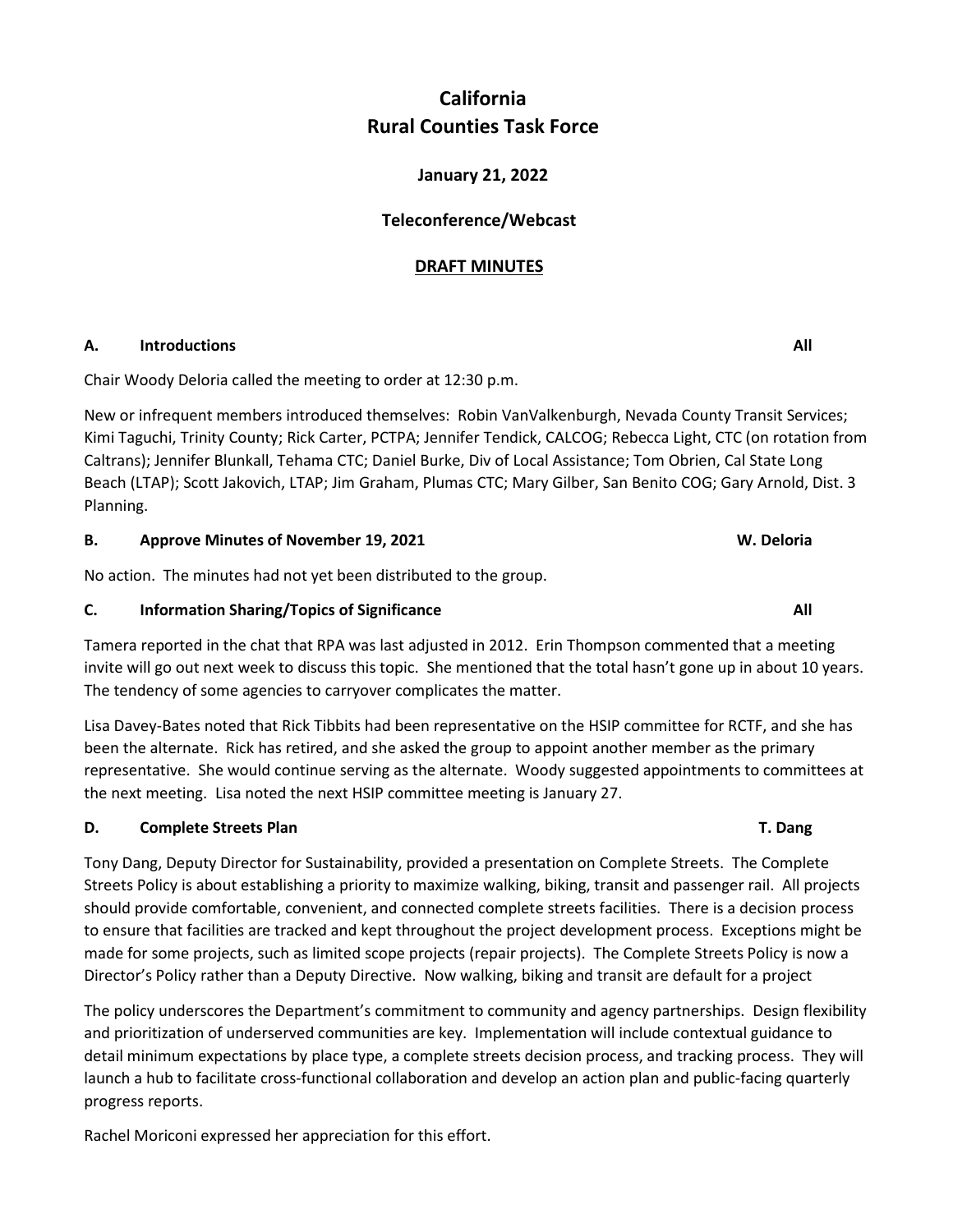Tony confirmed that bike and pedestrian facilities would be included by default in SHOPP projects, unless exceptions were made.

Performance metrics will likely come fully online for the 2024 SHOPP.

Nephele Barrett asked if the policy will include improvements beyond basics, such as planting strips or decorative lighting as part of bike/ped improvements. Tony said they need to establish the baseline first. However, they're committed to creating world class facilities, and improvements will depend on the community.

Jim Graham noted that maintaining facilities is difficult for local agencies.

Ivan Garcia asked if stand-alone projects would be considered. Tony confirmed that they would.

Caltrans Planning teams will coordinate applications for the upcoming ATP cycle.

## **E. CAPTI Update E. Thompson**

Erin Thompson reported that a rural counties workshop will be scheduled on CAPTI implementation with Caltrans and CalSTA. MIG will be facilitating that effort. The workshop will likely take place in early March. Tony noted that Caltrans wants to work with rural counties to craft how CAPTI implementation will look in a rural context. Caltrans will work with RCTF to develop the agenda. Woody noted the preference for a virtual workshop.

Woody asked that RCTF members email Erin with suggestions for workshop agenda topics. Erin asked that topics be provided by next Friday, January 28. They will work with a small group on agenda development.

## **F.** Local Assistance Technical Assistance Program **D. Burke 1996 D. Burke D. Burke**

# Daniel Burke with Division of Local Assistance provided a presentation on the Local Technical Assistance Program (LTAP). He introduced Tom O'Brien with Cal State Long Beach and other team members who gave an overview of the program. Services include training and equipment loans. Compliance training includes the federal aid series and RE academy. Technical training provided through UC Berkeley includes topics such as safety, traffic synchronization.

They would like to expand the range of training for local agencies. They are working on a training for grant applications which could include best practices on compiling applications and avoiding common pitfalls.

They would like feedback from RCTF on how they can support and assist member agencies. They provide a list serve that people can join.

Rachel suggested Local Assistance Engineers as a good source for information on common challenges of local agencies.

Tamera Leighton noted that virtual trainings/meetings are much easier for rural agencies.

# **G.** Proposed ITSP Addendum **Hanley Addentision Hanley/Sauer and Addenture Proposed ITSP Addendum**

Kathleen Hanley provided a presentation on the ITSP addendum. They are looking at sea level rise, wildfire hazard potential, etc. They are currently reading existing planning documents. In March and April, 11 stakeholder meetings will be held. A draft addendum will be released in July/August. The addendum should be finalized by December. Kathleen will send the meeting list to Woody to distribute. They are scheduled to be 90 minutes each and are by corridor.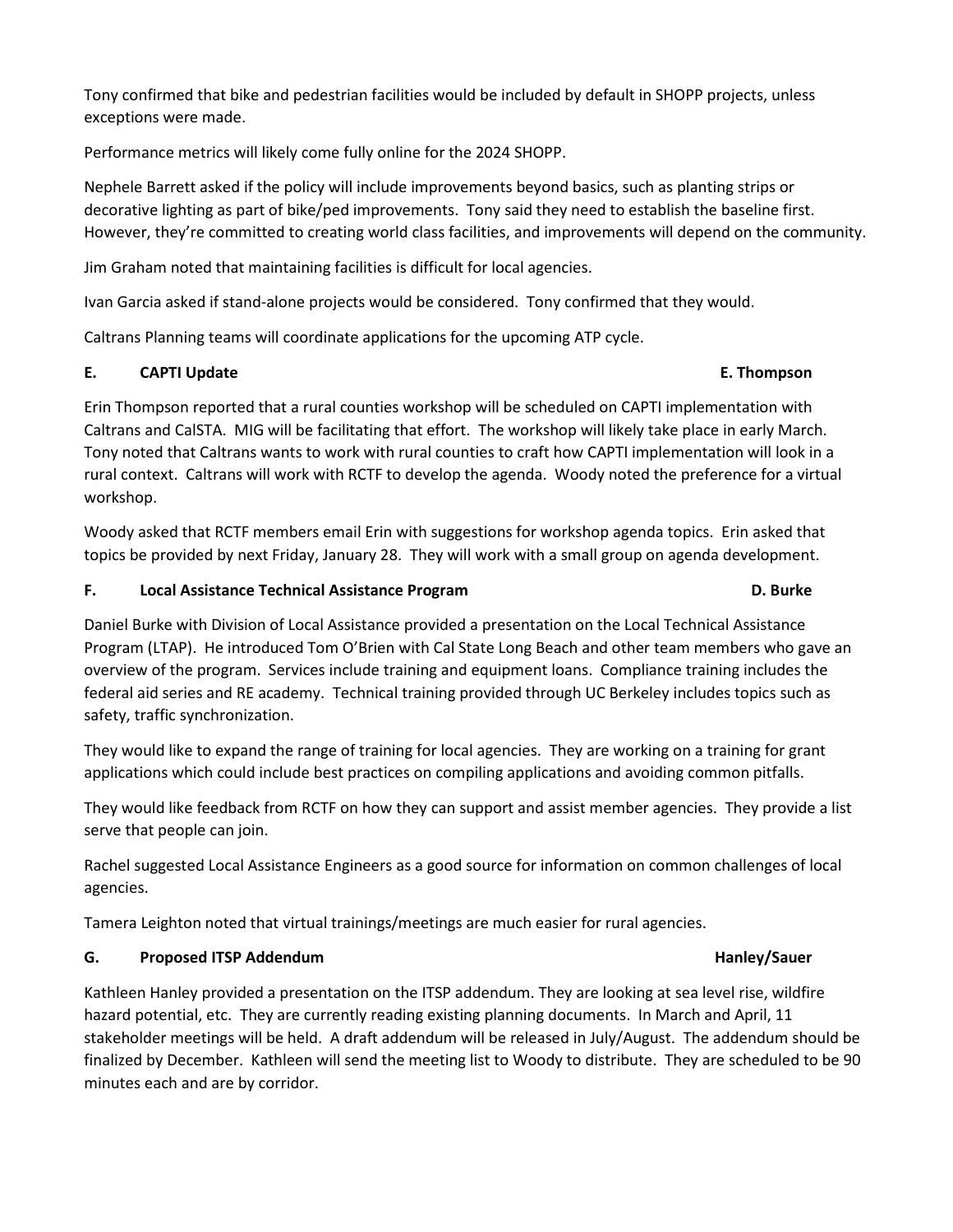Mike Woodman expressed appreciation for the content in the addendum. He noted that the RTPAs are much more familiar with the corridors than Caltrans staff are. For meetings, it might be a good idea to have focused meetings for corridor segments/sub corridors. Kathleen confirmed that some smaller, follow-up meetings are likely.

Mike asked about the gap closure analysis requested by the CTC. Kathleen confirmed that this addendum was responding to a requirement in the STIP guidelines.

# **H.** CTC Update **Various Accord 2012 12:00 Various Various Various**

Legislative Update/IIJA - Justin Behrens, CTC staff, reported on state legislation. There have not been many transportation related bills yet. The CTC has not taken any positions on bills so far.

IIJA will provide \$500 billion over 5 years. California is expected to get \$40 billion. Details of how funds will flow is being worked out by a CalSTA working group and sub-working groups. The budget includes a proposal to forego the annual excise tax inflation adjustment, which is estimated to result in a reduction of about \$523 mil in revenue. The State may backfill the local share of money with State Highway Account funds. The increase was expected to be about .03 per gallon.

Woody noted that some have asked if RCTF will take a formal position. However, RCTF doesn't traditionally take formal positions on legislation.

Active Transportation Program - Laurie Waters gave an ATP update. They're wrapping up a series of workshops. Draft guidelines will be presented at the meeting next week. The biggest change will be project size thresholds—small will be up to \$3.5 million, medium up to \$10 million, large over \$10 million. The February 2 workshop will cover changes to the application. They are doing virtual site visits that have gone really well, but all time slots filled quickly. They are trying to accommodate as many as possible, but can't schedule any more. Over 120 projects will be included in site visits. Laurie gave suggestions on how agencies can prepare for the site visits.

SB 1 Guidelines Workshop Update - Matthew Yosgott provided a report on SB 1 programs. Changes are being incorporated in the guidelines to incorporate equity improvements. An equity workshop was held in December. Key takeaways were to better involve community organizations, integrate multiple languages, and prioritize community visions. Challenges included funding constraints, localizing equity indicators, lack of data, inability to fund CBO participation, political support, suburban/rural inability to compete with urban areas, and duplication of efforts across an area. They are sensitive to these concerns, but don't believe they are insurmountable.

SB 1 office hours are available for prospective applicants to ask questions. Sign ups are available on program websites. Draft guideline revisions will come out in March-April, with final in June.

Local Streets and Roads - Alicia Sequeria Smith thanked the RCTF for their assistance working with local agencies to submit expenditure reports. A total of 539 reports were submitted, with 100% compliance for the third year in a row. The next round of eligibility submittals will occur in July.

2022 STIP and IIJA - Teresa Favila reported that STIP hearings will start next Thursday. The hearing book will be posted Monday. Proposals are below capacity, however, the first three years are over programmed. No recommendations will be made at the hearings. The guidelines requested regional perspective on highway and rail needs. Along with the hearing book, those recommendations will be posted. Requests to speak at the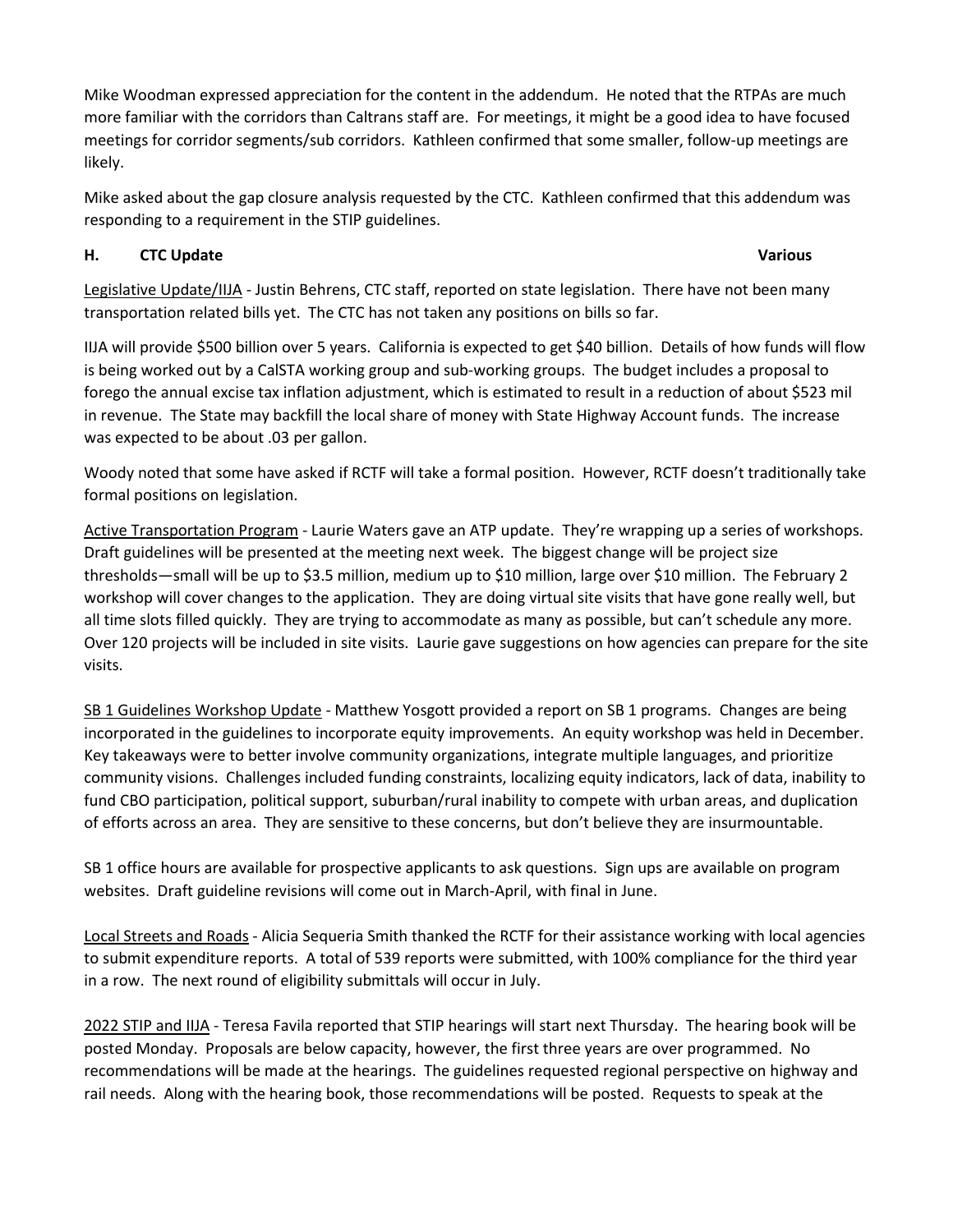hearings should be submitted to Kacey. Teresa noted concern with how the gas tax proposal in the budget will impact the STIP, which assumed a certain level of increases.

### **I.** Caltrans Update **Various Access 1. In the Caltrans Caltrans Update** Various **Various**

Planning - Erin Thompson reported that FY 19/20 planning grants will expire at the end of February. Extensions are allowed in extenuating circumstances. FY 22/23 planning grant announcements are expected in March.

Draft OWPs are due March 1. Final OWP packages are due June 1.

IIJA includes new requirements, mostly for urban areas, such as housing coordination plans.

Local Assistance - Sujaya Kalainesan reported that they're operating under a continuing resolution, which ends in Feb. The December report shows 5% usage. AB 1012 reports are coming soon. OA Best Practices committee released a draft policy memo last week which was circulated to the RTPA group. Updates include added flexibility to open the OA pool earlier when usage is low and clarification regarding engagement with regions on redistribution.

The inactive list is posted on the website, with 8 projects on the list. Justification forms should be submitted for inactive projects. Project end dates have been updated. These need to be extended if applicable.

State Budget Update - Keith Duncan reported that the proposed budget has been released. Caltrans budget is a little over \$20 billion, the highest ever, due in part to new funding from IIJA/BIL. Keith will send info to Woody to distribute.

The Caltrans budget includes replacement of about 1500 pieces of equipment per year to move toward a clean fleet. The budget includes a program to investigate bike/ped incidents. Several proposals were also included in the last budget--\$500 million augmentation for ATP and \$400 million for climate adaptation projects (local and state). An additional \$100 million was included for the Clean CA local grant program. Two new programs are proposed for funding—Connecting Communities and Highways to Boulevards. Additional info will be shared with Woody for distribution. A supply chain/goods movement proposal includes \$1.2 bil for port infrastructure projects. Another proposal is to pause the inflationary increase to gas excise tax for the upcoming year. The CPI increase is estimated to be 5.6% increase. The pause will result in revenue reduction of about \$500 million. Current year revenues are higher than anticipated. Impacts to local agency direct revenue would possibly be backfilled. The STIP Fund Estimate adopted in August will still be used going forward.

Rachel asked if STA funds would be impacted by the pause in fuel excise tax. Keith confirmed that it would, but that would be part of backfill. Clean CA will most be applied to a second cycle.

Woody reported on the FHWA corrective action issue. There's no response from Caltrans on the request to extend implementation. Currently, the deadline is Feb 15.

## **J. Adjourn W. Deloria**

The meeting was adjourned at 2:26 p.m.

### **Chat Panel Discussion:**

From Rachel Moriconi, RTC to Everyone 12:36 PM

Getting some sort of summary from Erin of things Regions need to follow up on -- could be helpful ;)

From Tamera Leighton to Everyone 12:38 PM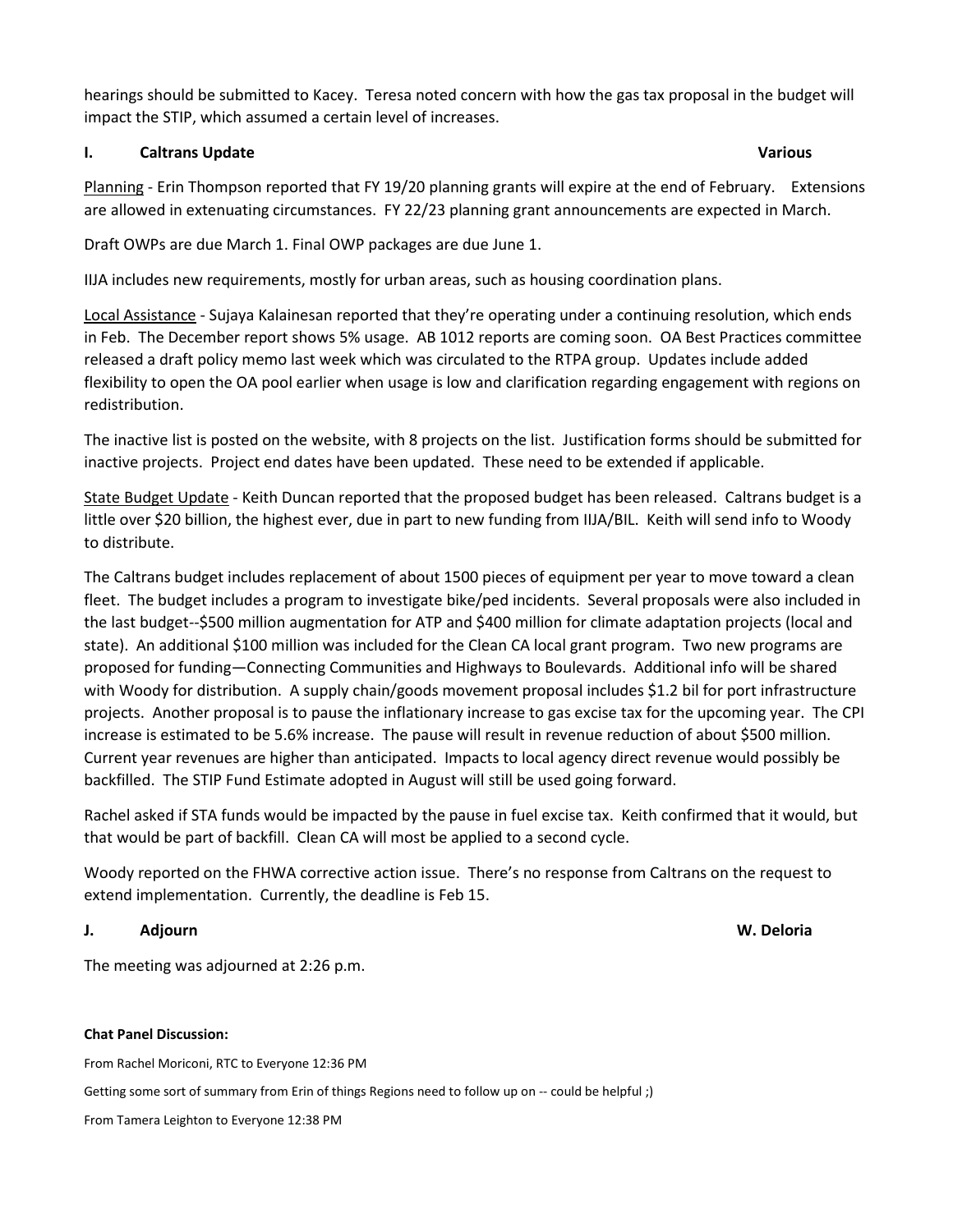Last meeting, I made a mistake in my statement. The last time the RPA was increased was in 2012 and not 2008. I just wanted to correct my error.

From Tamera Leighton to Everyone 12:43 PM

Yes, I want to participate in the conversation with CT and Erin. I don't understand how some RTPAs are keeping up with the RPA-funded requirements, keeping their communities eligible for funding, and still not using RPA. I don't know what regions routinely have carryover so I can't ask them.

From Rachel Moriconi, RTC to Everyone 12:56 PM

Is Caltrans planning to apply for ATP grants in Cycle 6?

From Laurie Waters to Everyone 12:58 PM

I've heard definitely yes.

From Nephele Barrett to Everyone 01:03 PM

I prefer virtual.

From Tamera Leighton to Everyone 01:12 PM

Virtual or in-person? Getting from Del Norte to Sac is a haul, no matter how I do it. And, look… we have 62 people attending this meeting.

Oh, shoot. I'm not done typing.

From Loretta Ellard to Everyone 01:15 PM

Some of our small agencies need tech assistance with various grant applications. Is that something you offer?

From Tom O'Brien to Everyone 01:16 PM

tom.obrien@csulb.edu

We'd love to be added to your outreach lists as we hope to develop sustained relationships between LTAP and RCTF.

From Scott Jakovich to Everyone 01:19 PM

Reach out to us for LTAP support and updates: scott.jakovich@csulb.edu or cpie-californialtap@csulb.edu. Thanks!

From Rachel Moriconi, RTC to Everyone 01:20 PM

Is there a feedback loop from district Local Assistance Engineers of challenges local jurisdictions tend to get stuck on?

From Loretta Ellard to Everyone 01:21 PM

Some of our small agencies need tech assistance with various grant applications. Is that something you offer?

From Tamera Leighton to Everyone 01:22 PM

Virtual or in-person? Getting from Del Norte to Sac is a haul, no matter how I do it. And, I can't do it without spending at least one night in a hotel so it's expensive in both time and direct cost. If I go home on Friday, I'm still driving at 11 p.m. if I push it. Sometimes, I just need to stop and get a hotel because I'm too sleepy. Alternatively, I don't want to still be away from home on Saturday morning. (Can you hear me whine?) And look, we have 63 people attending this meeting and hearing our topics. If the meetings are in person, I'll continue to do my best to show up in person. I do think that the virtual meetings makes access to the meetings more equal for all of us.

From Jeff Schwein to Everyone 01:22 PM

Felicia Haslem is a great reference for Local Assistance. She did a good presentation in November regarding project delivery and she's heard ALL the local jurisdictions challenges.

From Tamera Leighton to Everyone 01:23 PM

I prefer the virtual training. The recent 5310 training was excellent.

From JessicaRiske-Gomez to Everyone 01:24 PM

Well said John.

From Rachel Moriconi, RTC to Everyone 01:25 PM